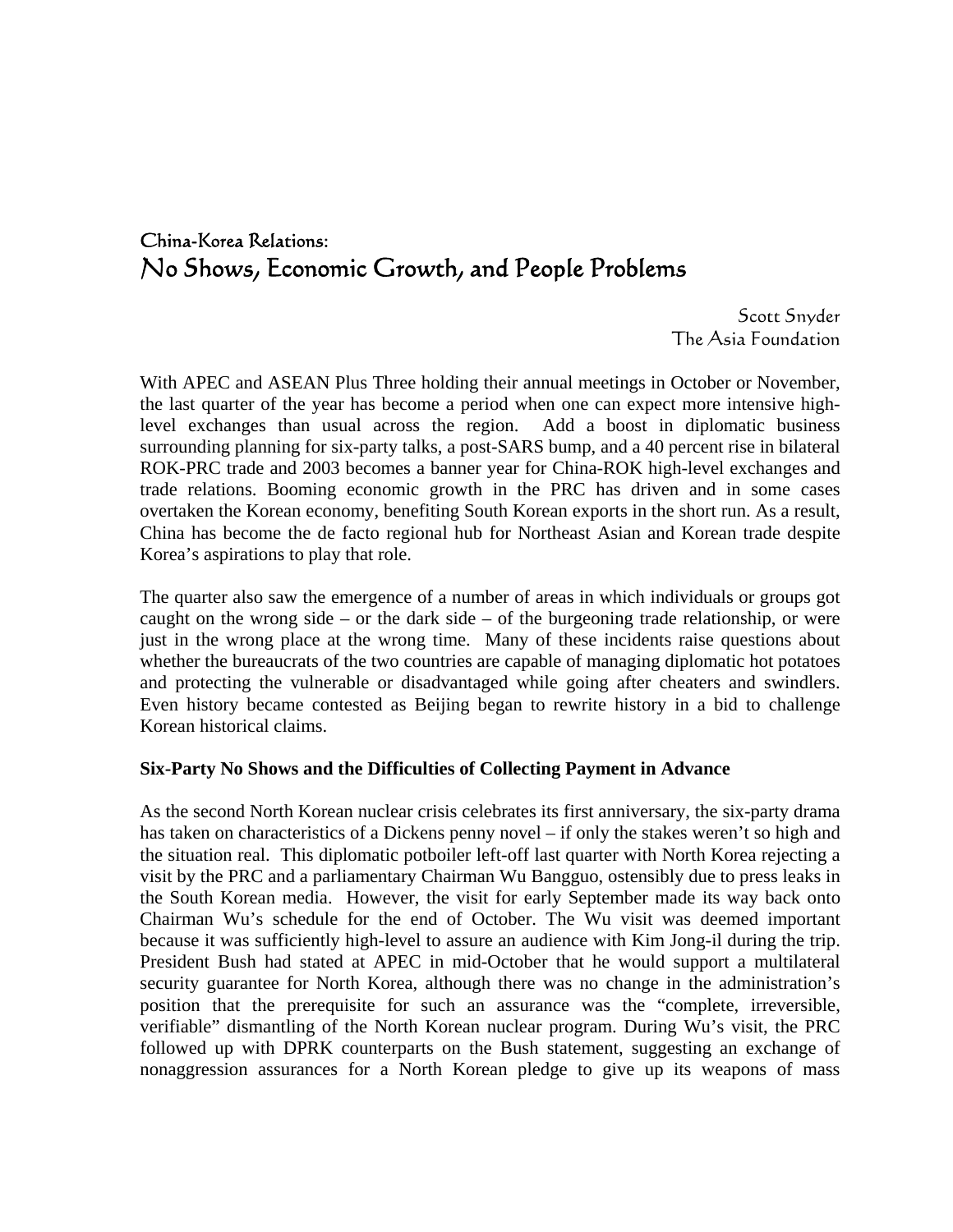destruction (WMD) program as part of the diplomatic strategy to convince the Dear Leader to send DPRK representatives to a second round of six-party talks. Following a series of meetings that included discussions with Kim Jong-il, Chairman Wu's delegation ostensibly secured a DPRK pledge to participate in a new round of talks widely expected to take place by year's end.

Having been assured that the North Koreans would actually participate in the meeting, the Chinese turned to the task of trying to ensure a substantive outcome for the talks. The challenge for the PRC was to avoid the establishment of an empty process along the lines of four-party talks from the late 1990s, a diplomatic stalemate, or failed diplomacy à la Iraq, especially since the logical result of a failure in negotiations would be to refer the matter for consideration to the UN Security Council.

Recognizing that there would likely be little progress at the formal sessions and with the failure to get a joint statement from the August round of talks fresh in their minds, the PRC attempted to pre-negotiate an agreed statement among the six parties primarily focused on an exchange of assurances between the DPRK and the United States. This exchange of drafts occurred during the first two weeks of December, at which point it became clear that it would be impossible to close the gap in wording in the DPRK and U.S. positions in time for a yearend round of negotiations anticipated for Dec. 17-18. Much of the gap was in whether to describe the process of moving forward as a "coordinated" or "simultaneous" process. Although there was disappointment in many quarters that the talks were unable to take place by the end of the year, soon after Christmas, the PRC vice foreign minister was back in Pyongyang for consultations with DPRK diplomats, and New Year's Eve heralded news reports of round of track-two diplomacy involving American private citizens and members of the Senate Foreign Relations Committee. Stay tuned for the next installment of Beijing's shuttle diplomacy and the latest in the second North Korean nuclear crisis!

## **Paydirt in Economic Relations**

The China-ROK bilateral trade relationship averaged about 40 percent growth throughout 2003, allowing China to pass the U.S. as South Korea's number one trade partner and investment destination. China is reported to have been the destination of over three-quarters of South Korea's foreign direct investment in 2003. China's enormous economic expansion continues to have both an upside and a downside for Korea. Chinese economic growth has been a wonderful driver for Korean exports buying Korean cars, semiconductors, automobiles, telecommunications equipment, and many other products. For instance, expanded production in China has paid off for Hyundai and Kia, making possible record production plans for 2004. (Estimates are that Korean exports to China will continue to grow at around 25 percent next year.)

But China's advantages as a global manufacturing hub are hollowing out Korean industries, many of which are moving to China. For instance, Korean heavy machinery manufacturers are actively transferring operations to the PRC. Chinese companies are producing exports in sectors such as kitchen appliances that are increasingly competitive in Korean markets,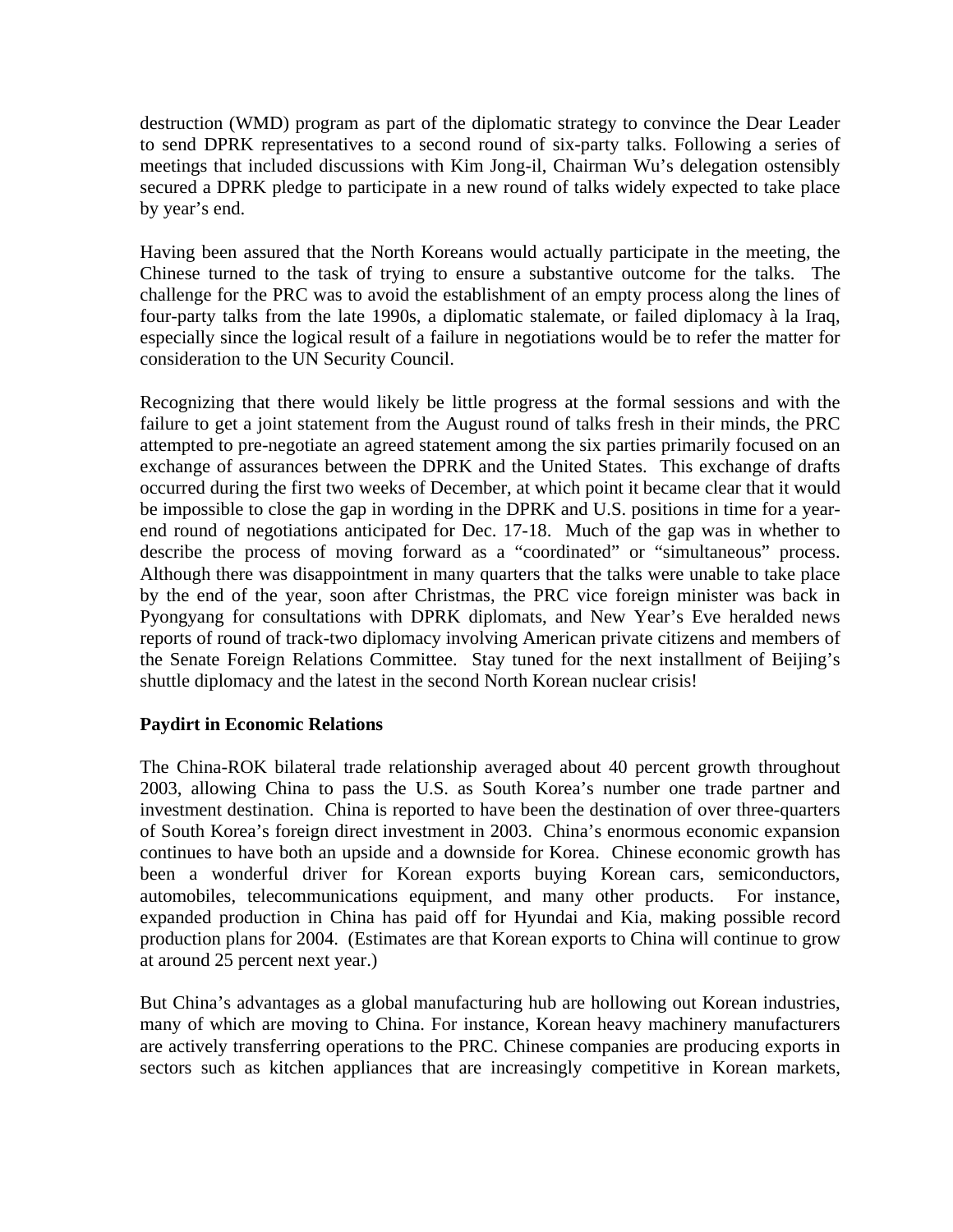challenging Korea's market share in head-to-head competition in third-country markets. An expansion of China's steel production facilities may affect Korean steel makers in the mid- to long-term, but is not perceived to pose an immediate threat. Shanghai and Shenzhen ports have grown at double digits surpassing Pusan as the third and fourth busiest ports in the world. Korean textile exports dropped to a 13-year low in 2003 of \$15.2 billion as a result of increased international competition from China, according to industry sources.

A new trend exemplifies China's challenge and possible economic dominance in the future: Chinese firms seeking Korean technology and experience are beginning to invest in Korea in strategic industrial sectors. In December, the Nanxing Group, a Chinese national chemical company, beat out more established potential buyers in the automobile sector to sign a memorandum of understanding to acquire Ssangyong Motor Corporation. In 2002, China's BOE Technology bought a division of Hynix Semiconductor that makes flat panel displays, and several Chinese companies are seeking to acquire Orion PDP, a maker of plasma display panels. While Korea benefits from in foreign investment and a first-rate performance in niche markets, China's acquisitions are feeding fears that the PRC will close the technological gap with Korea within the next few years by acquiring the strategic jewels that are likely to determine Korea's future economic growth prospects and further undermine Korea's competitiveness in global markets.

### **The Wrong Person at the Wrong Place at the Wrong Time**

Ethnic Korean Chinese temporary workers without legal work permits – representing over half of the approximately 200,000 illegal foreign workers resident in Korea – have been part of an ongoing saga over ROK government attempts to introduce a new work system for foreign laborers in Korea, especially those who have illegally stayed in South Korea to work and earn a living. Many of those individuals risk being abused by Korean employers who might abuse illegal workers who have no recourse or might face deportation under Korean law if they are caught. The situation is especially complex for ethnic Koreans from China, who have been at the center of a constitutional debate over a law that that had promised special rights for ethnic Koreans who returned from overseas to the Republic of Korea. Since that law excluded ethnic Koreans who had left Korea prior to the establishment of the ROK in 1948, thus indirectly discriminating against ethnic Koreans who had emigrated to the PRC or Russia, it was declared unconstitutional several years ago. However, despite opposition from the PRC government, several ROK lawmakers have continued to seek ways to extend these special rights to Koreans in the PRC and Russia. This issue has become entangled with the ROK government's attempts to overhaul its law governing illegal foreign workers by revising a permit system and giving special amnesty to illegal workers who voluntarily depart Korea prior to the initiation of a crackdown and new regulations this year. Ethnic Korean Chinese have protested these and other issues in recent months. They have received continuous support from South Korean NGOs who focus on supporting the rights and welfare of ethnic Koreans from China.

Several South Koreans found themselves in the wrong place at the wrong time in China, with their returns delayed for months if not years. One is Jeon Yong-il – former ROK prisoner of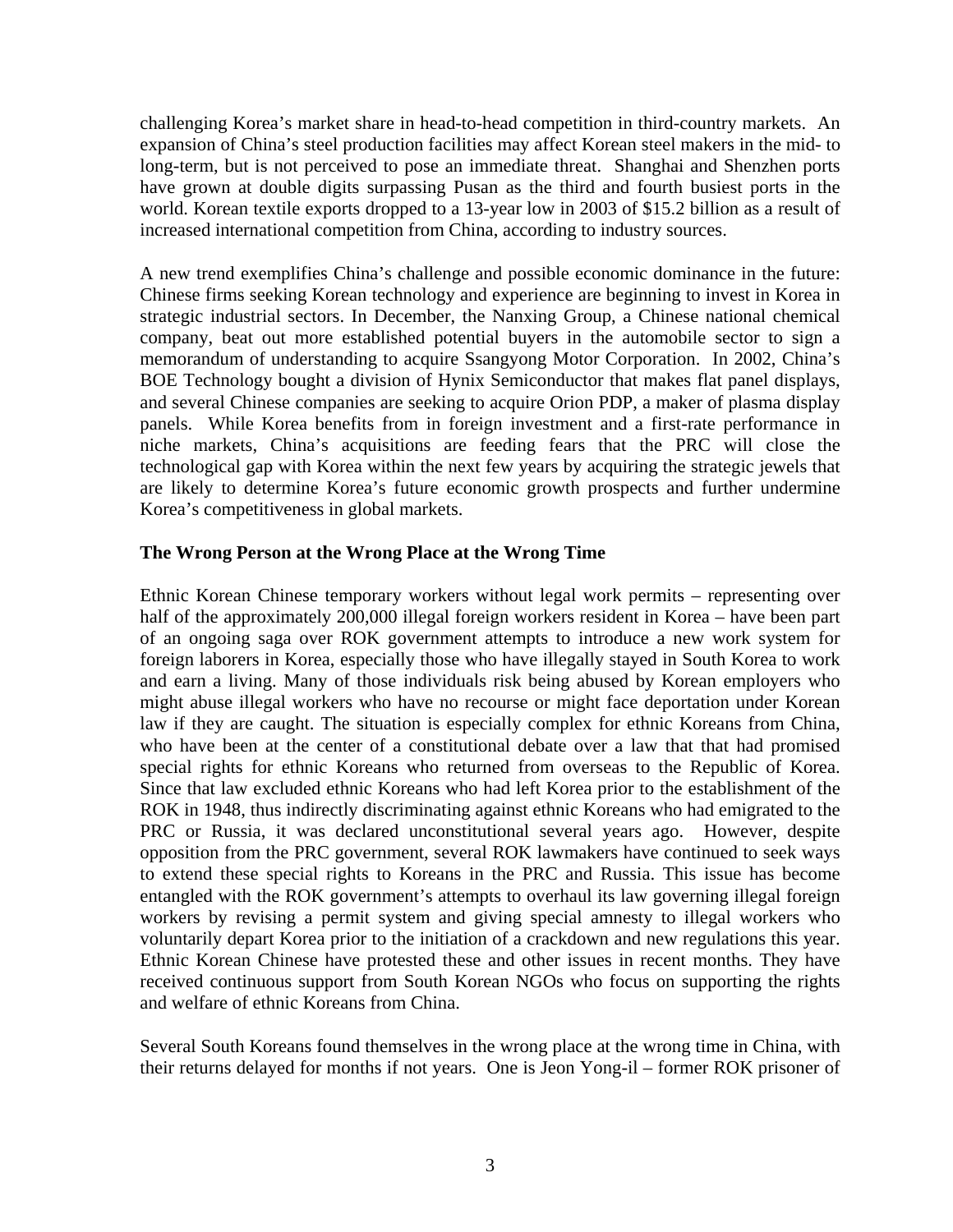war who remained along with 40,000 South Korean POWs in North Korea – who escaped North Korea and sought asylum at the South Korean embassy unsuccessfully on several occasions. Since Jeon was listed by the MND as dead rather than as a prisoner of war, those attempts to seek asylum were rejected. He was detained in mid-November by Chinese authorities for trying to use a fake South Korean passport to seek asylum in South Korea and sent to Tumen in preparation for return to North Korea. But media attention due to pleas from human rights activists finally motivated the South Korean Foreign Ministry to take action on his behalf, and the Chinese authorities pragmatically allowed Mr. Jeon to return to Seoul on Christmas Eve to reunite with his family, who had given him up for dead. Following Jeon's return, it was revealed that there may be several other former South Korean POWs in China who have been seeking to return to South Korea.

Seok Jae-hyun, a freelance photographer for *The New York Times* who accompanied North Korean refugees in China who attempted to smuggle themselves out to South Korea, lost his appeal of a two-year prison sentence for helping the refugees, and remains in a Chinese prison. Separately, Rev. Choi Bong-il was reported to have been sentenced to nine years in prison for helping North Korean refugees in Yanji, Jilin Province. These cases renew serious questions about the competency of the South Korean government to protect and advocate for its own nationals. And there is plenty of reason for South Korean citizens to be outraged on the latter point: yet another visa-selling scandal was revealed in which a South Korean consular official was arrested for selling 265 South Korean visas to Chinese citizens who had already been determined ineligible to enter South Korea, in collaboration with two South Korean brokers. A separate investigation involves a high-ranking Ministry of Justice official responsible for immigration affairs who is also alleged to have assisted illegal brokers.

### **Battle over the Sinicization of Korean History**

Koreans historians and diplomats have begun to react to news that the Chinese Academy of Social Science is conducting a five-year "Northeast Asia Project" that is reputedly aimed at strengthening the PRC's historical claims to the region by integrating into Chinese historical narrative the history of the Goguryeo Dynasty (37 B.C. to A.D. 668), which occupied the northern part of Korea and Manchuria during the period known in Korean historiography as the Three Kingdoms period. Chinese scholars have argued that the Goguryeo Dynasty was a peripheral state founded by ethnic minorities in ancient China, long before the consciousness of the concept of the nation-state ever existed in Asia. The issue has also been catalyzed by China's challenge to a bid by the DPRK to have Goguryeo tomb murals placed on the UN World Heritage List at the International Council of Monuments and Sites, a UNESCO subcommittee. This move has drawn the attention of South Korean civic groups, including the Korean Ancient Historical Association and the Korean Archaeological Society, which wants the South Korean government to support the North Korean bid. The Korean response may well be drawn from China's active attempts in past years to "sinicize" Tibetan history and to occupy ethnic autonomous territories with a majority of Han Chinese settlers. The implementation of this policy in recent years has apparently been underway not only in Tibet, but also in the Yanbian Autonomous Prefecture of China that is home to most of China's Korean minority.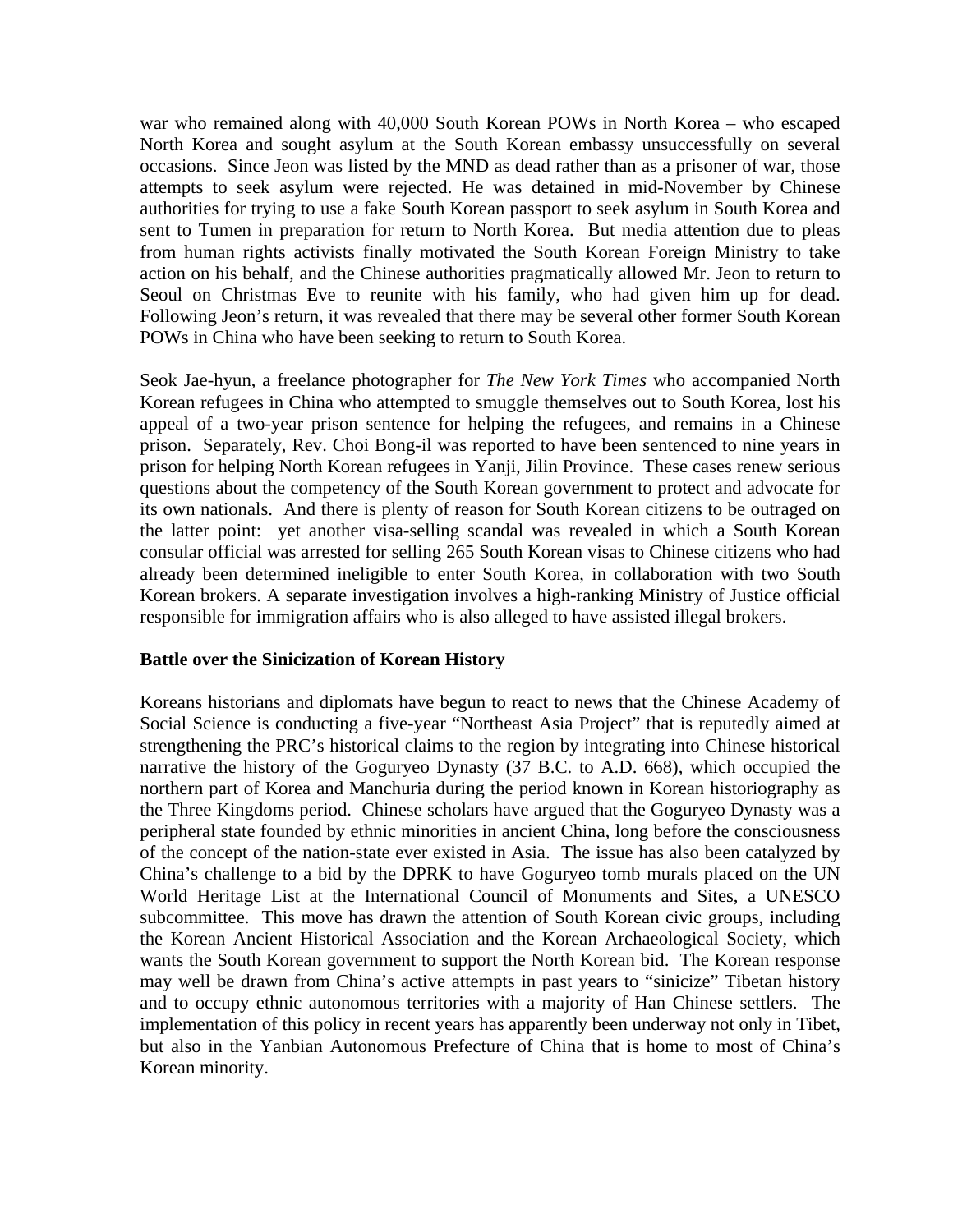The initiation of the CASS history project, which essentially seeks to appropriate the history of the Goguryeo dynasty as part of China's own history, may be a Chinese reaction to perceived concerns that a unified Korea would lead to irredentist territorial claims stretching into China's northeastern provinces. A few nationalist Koreans have from time to time attempted to claim large parts of Manchuria as rightfully Korean territory and Ministry of National Defense educational curricula emphasize Goguryeo's historical dynastic territory, possibly as justification for a future Korean territorial claim in China. This issue could become a serious test of China-Korean relations at a later date. Beyond the nuclear crisis, six party talks, or a booming trade relationship, the task of settling "history" between Korea and China may go a long way toward shaping the future of the China-Korean relationship.

## **Chronology of China-South Korea Relations October-December 2003**

**Oct. 5, 2003:** The ROK Commerce Ministry announces that China has officially become Korea's No. 1 export destination, surpassing the U.S. for the first time.

**Oct. 7, 2003:** Leaders of China, Japan, and South Korea meet in Bali at ASEAN Plus Three gathering and agree to expand cooperation beyond economic fields to security and broader exchanges.

**Oct. 12, 2003:** China lifts its ban on the import of Korean livestock, nearly a year and a half after a few cases of foot-and-mouth disease were reported in the country.

**Oct. 20, 2003:** The Korea Trade-Investment Promotion Agency urges the government and private companies to be better prepared against copyright infringement in China targeting Korean intellectual properties from music albums to telecom brand names.

**Oct. 21, 2003:** Barclays Capital reports that a collapse of North Korea's regime will not necessarily lead to a downgrade in Korea's sovereign credit ratings, and may in fact turn the Korean Peninsula into a new Asian economic power.

**Oct. 26-28, 2003:** Donald Tsang, chief secretary for the Hong Kong Special Administrative Region, meets with ROK National Assembly Speaker Park Kwan-yong and others during a three day visit to Seoul he stressed Hong Kong's role as a strategic partner for South Koreans doing business on the Chinese mainland.

**Oct. 28, 2003:** North Korean leader Kim Jong-il and China's Wu Bangguo "agreed in principle to continue to hold six-party talks."

**Nov. 9-12, 2003:** Chinese Deputy Foreign Minister Dai Bingguo arrives in Seoul for a fourday visit to consult the South Korean government on ways to facilitate six-party talks over Pyongyang's nuclear weapons program.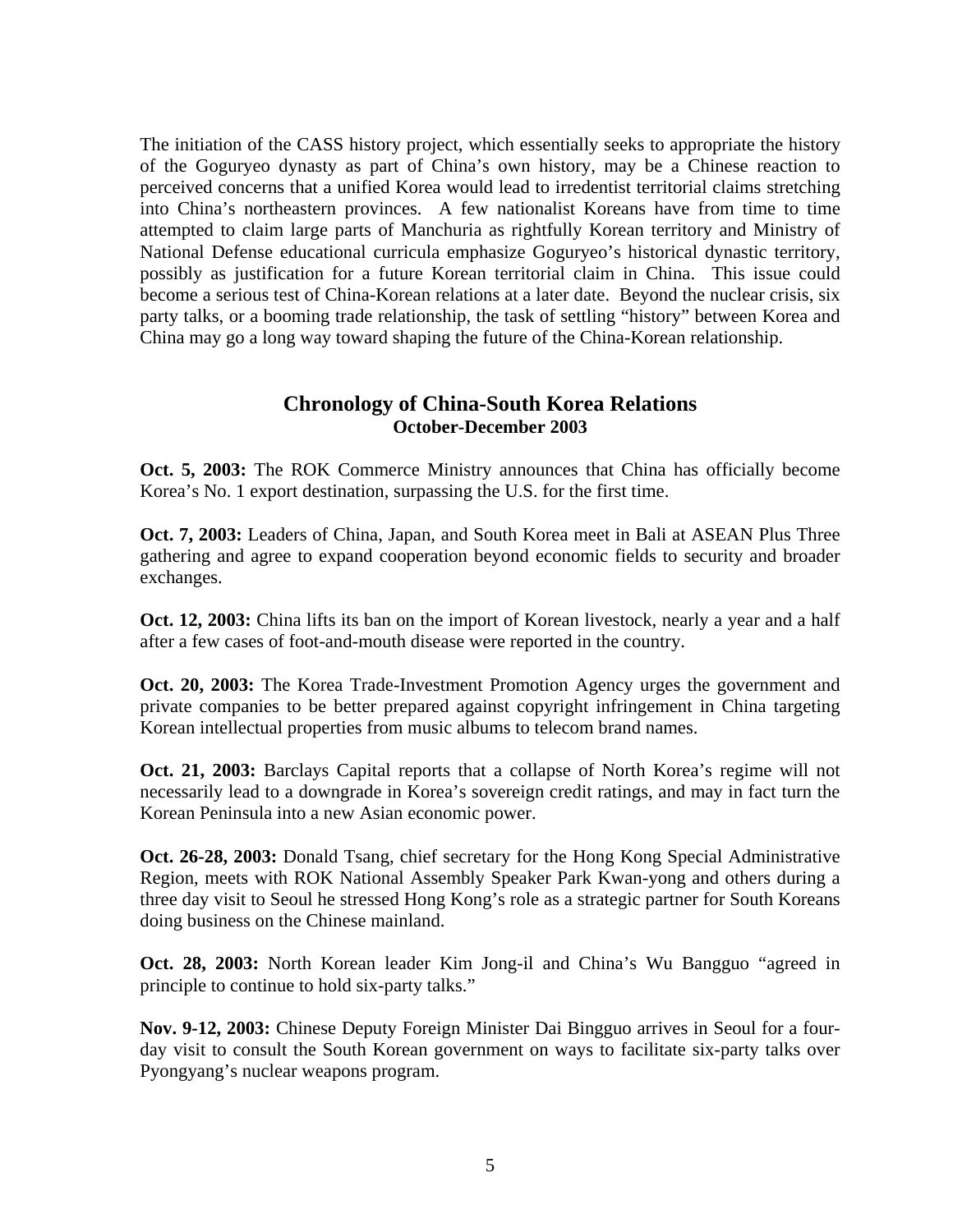**Nov. 10-14, 2003:** South Korea's Joint Chiefs of Staff chairman Kim Jong-hwan makes a five-day trip to China for talks on North Korea's nuclear program.

**Nov. 14, 2003:** Amidst pending ROK government plans to deport illegal workers, more than 5,000 Korean-Chinese, most of whom are illegal residents, present a petition to the Constitutional Court, calling for the government to grant them Korean citizenship.

**Nov. 16, 2003:** The Ministry of Information and Communication announces that Korea and China have agreed to join hands in developing fourth-generation mobile communication technology.

**Nov. 19, 2003:** North Korea and China sign "a treaty of cooperation in the enforcement of civil and criminal laws."

**Nov. 29, 2003:** The Justice Ministry announces that it would accept applications for Korean citizenship by all Korean-Chinese whose names remain on the domestic family registry in response to protests by Korean-Chinese in the context of new labor laws designed to crack down on illegal workers.

**Nov. 29, 2003:** President Roh Moo-hyun visits protesting ethnic Korean Chinese and expresses sympathy for their plight on the 16th day of an illegal hunger strike by over 2,400 ethnic Koreans at eight churches in Seoul.

**Dec. 6, 2003:** The Justice Ministry announced that it has no plans to grant Korean citizenship to ethnic Korean-Chinese who are currently residing in the ROK and who have lodged a constitutional petition to demand they be granted legal status in South Korea.

**Dec. 12, 2003:** South Korean pastor Choi Jong-il is sentenced to nine years in prison in China for trying to assist North Korean refugees to defect to Seoul from Yanji, Jilin Province.

**Dec. 12, 2003:** Yonhap reports that the ROK government is planning to launch an international study group on the historical origins and role of the Goguryeo Dynasty in response to Chinese claims that the dynasty was established by one of China's ethnic minorities. South Korean civic groups also demand that the ROK government support North Korea's bid to include Goguryeo tomb murals on UNESCO's list of world heritage sites.

**Dec. 18, 2003:** Seoul District Prosecutor's office arrests Lee Jung-jae, former ROK consul general in Hong Kong, for participating in a visa selling ring that illegally sold 265 South Korean visas between March 2000 and Feb. 2001 for approximately \$227,200.

**Dec. 20, 2003:** Ssangyong Motor Company's creditors approve China's Nanxing Group, a company specializing in the chemicals industry, as the preferred bidder to take a 55.4 percent